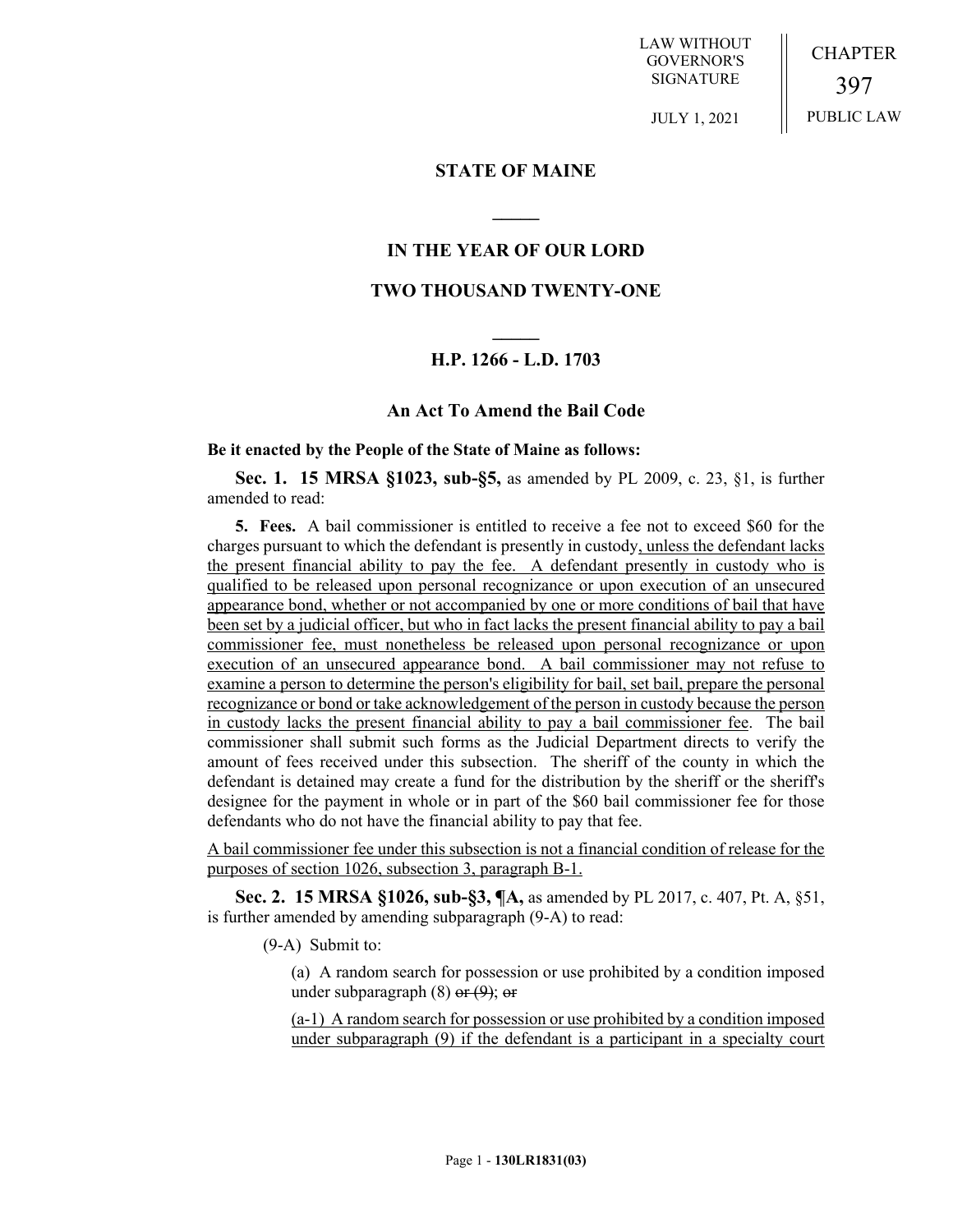docket under Title 4, chapter 8, 8-A or 8-B, or any other specialty docket established by the Judicial Department, or by agreement of the parties as part of a deferred disposition under Title 17-A, section 1902; or

(b) A search upon articulable suspicion for possession or use prohibited by a condition imposed under subparagraph (8) or (9);

**Sec. 3. 15 MRSA §1026, sub-§3, ¶A,** as amended by PL 2017, c. 407, Pt. A, §51, is further amended by repealing subparagraph (14).

**Sec. 4. 15 MRSA §1026, sub-§3, ¶B-1** is enacted to read:

B-1. Notwithstanding paragraph A, subparagraphs (11), (12) and (18) and paragraph B, a judicial officer may not impose a financial condition on a defendant for whom the highest class of crime charged is a Class E crime, except that a financial condition may be imposed on a defendant charged with a Class E crime:

(1) That is a violation of Title 17-A, chapter 11;

(2) That was committed against a family or household member as defined in Title 19-A, section 4002, subsection 4 or a dating partner as defined in Title 19-A, section 4002, subsection 3-A;

(3) That is a violation of a condition of release committed while the defendant is released on bail for a charge that involves: a violation of Title 17-A, chapter 11; a crime against a family or household member as defined in Title 19-A, section 4002, subsection 4; or a crime against a dating partner as defined in Title 19-A, section 4002, subsection 3-A;

(4) That is a violation of a condition of release premised on an allegation of new criminal conduct;

(5) When the defendant has failed to appear on the underlying Class E charge; or

(6) By stipulation. A financial condition imposed under this subparagraph may not exceed \$5.

**Sec. 5. 15 MRSA §1026, sub-§4, ¶C,** as amended by PL 2017, c. 407, Pt. A, §52, is further amended to read:

C. The history and characteristics of the defendant, including, but not limited to:

- (1) The defendant's character and physical and mental condition;
- (2) The defendant's family ties in the State;
- (3) The defendant's employment history in the State;

(4) The defendant's financial resources, including the ability of the defendant to afford a financial condition imposed by the judicial officer;

(5) The defendant's length of residence in the community and the defendant's community ties;

- (6) The defendant's past conduct, including any history of substance use disorder;
- (7) The defendant's criminal history, if any;
- (8) The defendant's record concerning appearances at court proceedings;